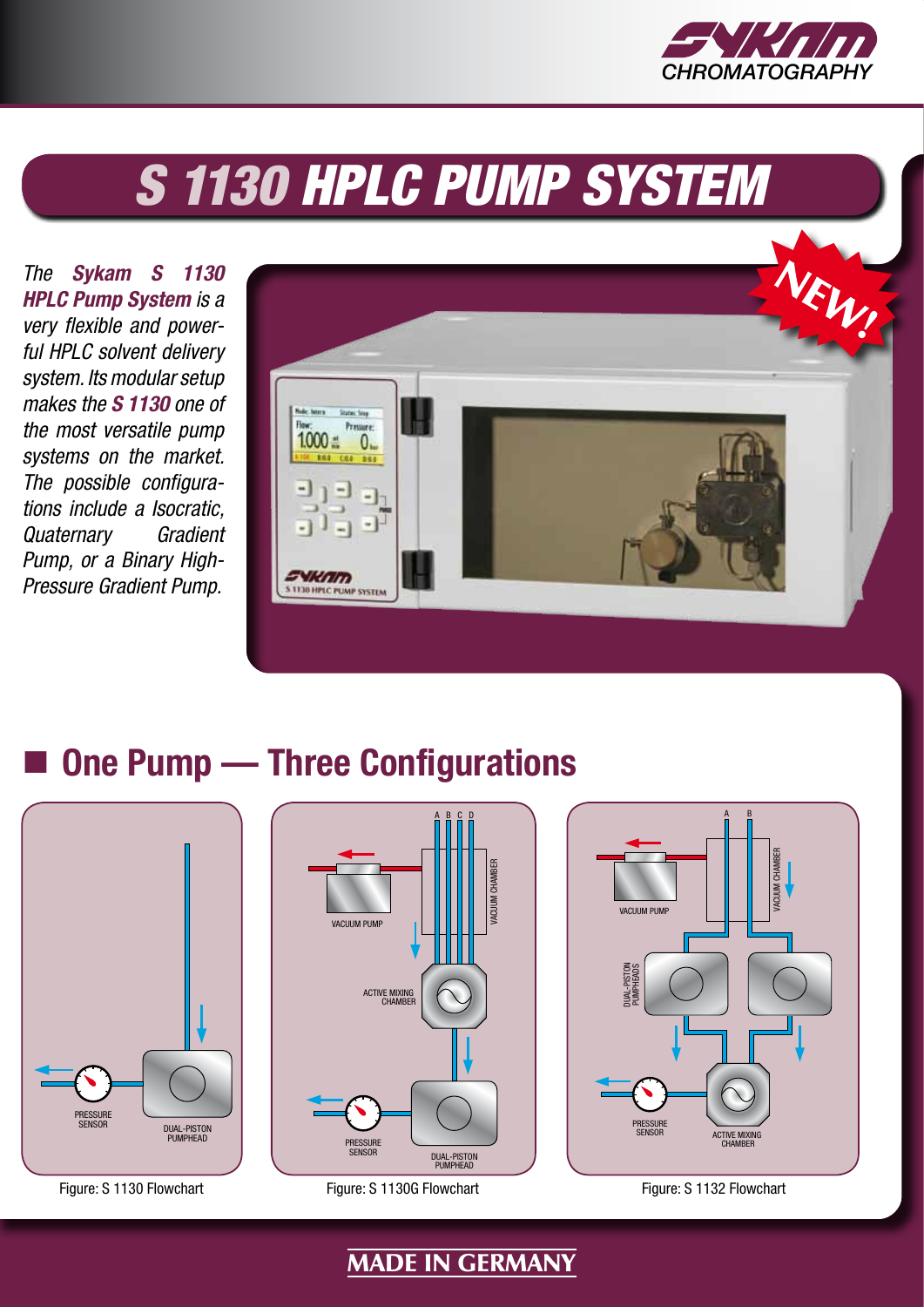

# **S 1130 Pump Details**

### **Pump Mechanic**



#### Figure: S 1130 Pump Mechanic Details

is interchangeable with old Sykam pumps and does not require an ad-

compensation the S 1130 pumps are suitable for all analytical tasks in HPLC and GPC.

# **Quaternary Gradient Module**

#### Vacuum Pump

The Quaternary Gradient Module features an integrated vacuum pump for online degassing. The tees a long lifetime and maximum

advanced Teflon membrane guaranchemical compatibility.

#### Active Mixer

The Quaternary Gradient Module incorporates an active mixer with adjustable volume for optimized gradient mixing.

Figure: Quaternary Gradient Module

### Vacuum Chamber

The Quaternary Gradient Module's 4 vacuum chambers are fitted with high efficiency Teflon AF® tubings for low volume and increased degassing efficiency.

#### Secure Assembly

The Quaternary Gradient Module is assembled on a stainless steel tray with a separate drain to protect the instrument in case of leakages.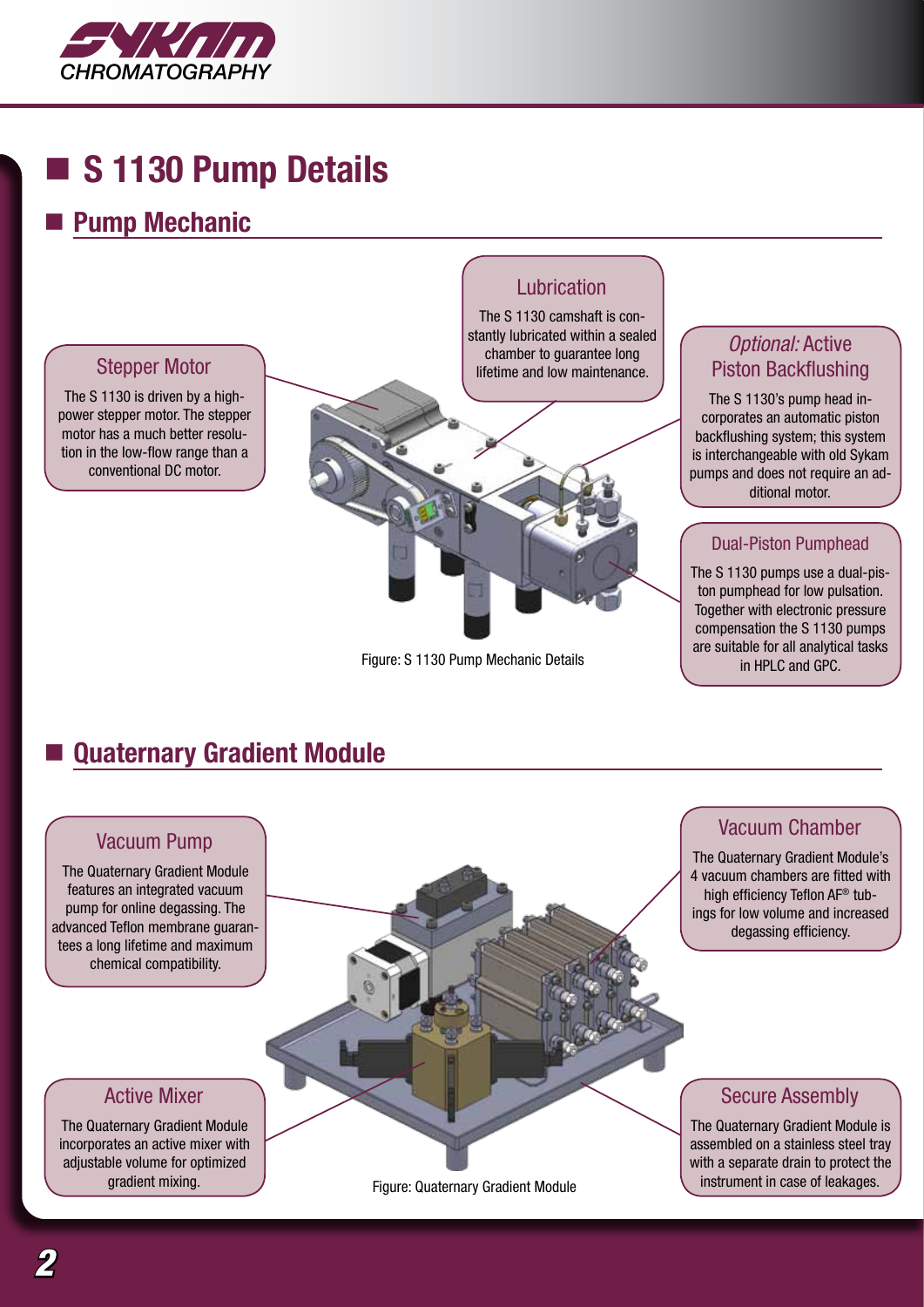

# **S 1130 Configurations**

#### **S 1130 Isocratic HPLC Pump**

The *S 1130 Isocratic HPLC Pump* is a robust, lowpulsation solvent delivery system. The pumphead is easily accessible from the front panel to make routine maintenance, like changing pump seals, easy and fast. The transparent front cover makes it easy for the operator to detect any leakages. The pump is available with Micro, Analytical or Semi-Preparative pumphead in Stainless Steel or PEEK.



#### **S 1130G Low-Pressure Quaternary Gradient Pump**

The *S 1130G Quaternary Gradient Pump* incorporates an active low pressure mixer with adjustable mixing volume. The mixing chamber volume can be freely adjusted. An optional integrated vacuum degasser removes dissolved gases in the eluents and prevents air bubbles in the system. The system is available with Micro, Analytical or Semi-Preparative pumphead in Stainless Steel or PEEK.



#### **S 1132 High-Pressure Binary Gradient Pump**

The *S 1132 High-Pressure Binary Gradient Pump* incorporates two pump systems with active high pressure mixer with adjustable chamber volume. An optional integrated vacuum degasser removes dissolved gases in the eluents and prevents air bubbles in the system. The system is available with Micro, Analytical or Semi-Preparative pumpheads in Stainless Steel or PEEK.



### MADE IN GERMANY